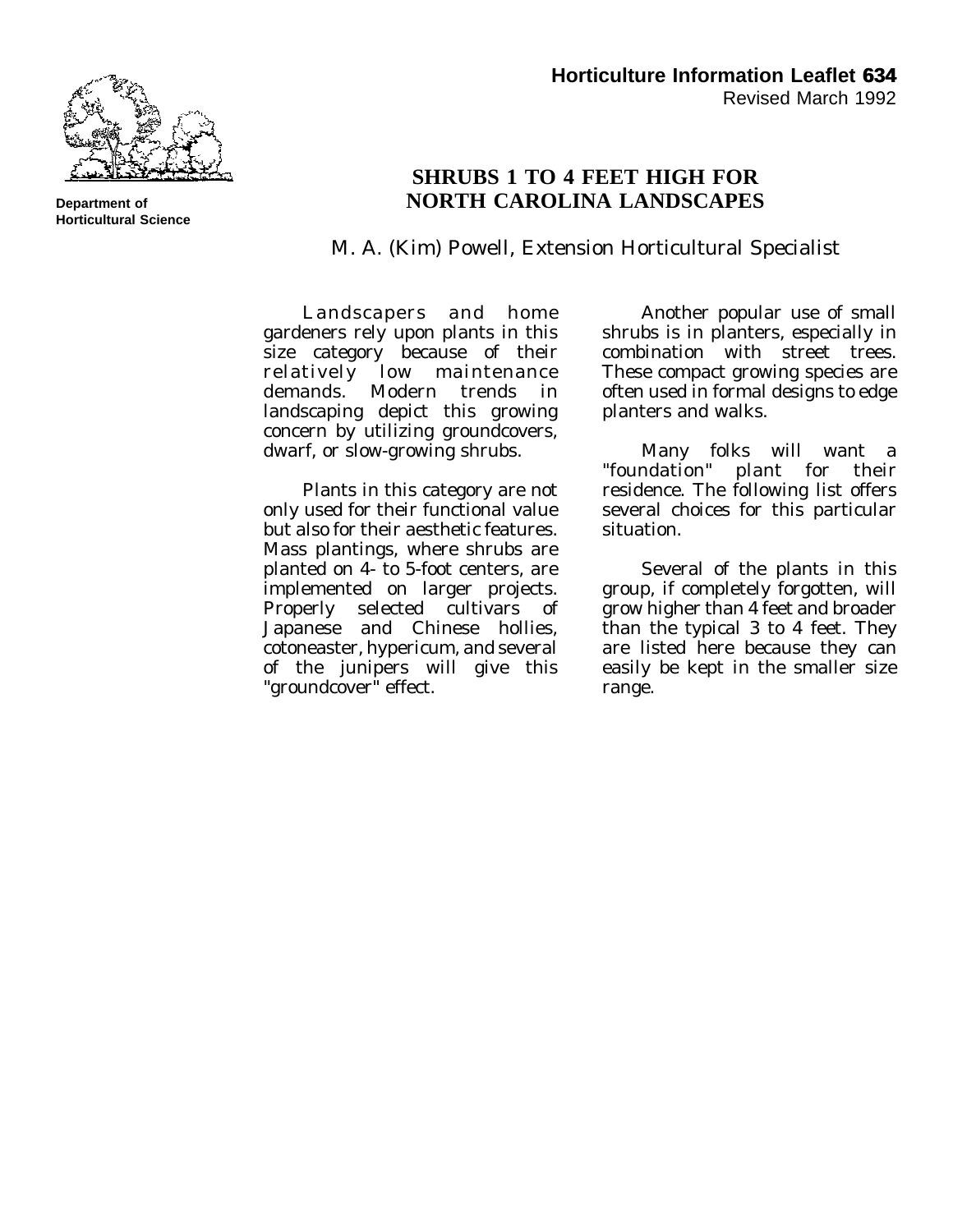| <b>Botanical Name and</b>    | <b>Hardiness</b> |             | Growth   |                 |                |             | Height               |                                   |
|------------------------------|------------------|-------------|----------|-----------------|----------------|-------------|----------------------|-----------------------------------|
| <b>COMMON NAME</b>           | Zone             | Group       | Rate     | <b>Exposure</b> | <b>Texture</b> | Form        | Spread               | <b>Landscape Remarks</b>          |
| Abelia grandiflora           | 6,7,8            | semi-       | slow     | sun, part       | fine           | irregular   | $3 - 4'$             | 'Prostrata'                       |
| <b>GLOSSY ABELIA</b>         |                  | evergreen   |          | shade           |                | to oval     | $3 - 5'$             | 'Sherwood'                        |
| Aucuba japonica 'nana'       | 7,8              | E           | slow     | shade           | coarse         | upright     | $2 - 3'$             | Excellent shade-loving            |
| <b>DWARF AUCUBA</b>          |                  |             |          |                 |                | rounded     | $3-4'$               | dwarf plant                       |
| Berberis thunbergii          | 6,7,8            | D           | medium   | sun             | medium-        | rounded     | $3 - 6'$             | 'Crimson Pygmy'                   |
| var. 'Atropurpurea'          |                  |             |          |                 | fine           |             | $4 - 6'$             |                                   |
| RED JAPANESE BARBERRY        |                  |             |          |                 |                |             |                      |                                   |
| Buxus microphylla            | 6,7,8            | $\mathbf E$ | slow     | semi-           | medium-        | compact     | $3-4'$               | 'Compacta'                        |
| LITTLELEAF BOXWOOD           |                  |             |          | shade           | fine           | rounded     | $3-4'$               | Useful for low hedges             |
| Buxus sempervirens           | 6,7,8            | E           | very     | semi-           | medium-        | rounded     | $3-4'$               | True dwarf English Boxwood        |
| 'Suffruiticosa'              |                  |             | slow     | shade           | fine           |             | $4 - 5'$             | requires excellent drainage       |
| TRUE DWARF BOXWOOD           |                  |             |          |                 |                |             |                      |                                   |
| Chaenomeles japonica         | 6.7.8            | D           | medium   | sun-            | medium         | rounded     | $3-4'$               | Low growing, densely              |
| JAPANESE FLOWERING QUINCE    |                  |             |          | part shade      |                |             | $3-4'$               | branched                          |
| Cotoneaster dammeri          | 6,7,8            | $\mathbf E$ | medium   | sun             | fine           | spreading   | $1 - 2'$             | White flowers/red fruit.          |
| <b>BEARBERRY COTONEASTER</b> |                  |             |          |                 |                |             | $3 - 5'$             | Good for groundcover effect       |
|                              |                  |             |          |                 |                |             |                      | as branches take root             |
| Cotoneaster horizontalis     | 6,7,8            | E           | slow     | sun             | fine           | spreading   | $2 - 3'$             | Good rock garden plant            |
| ROCKSPRAY COTONEASTER        |                  |             |          |                 |                |             | $4 - 7'$             |                                   |
| Daphne odora                 | 6,7,8            | E           | slow     | semi-           | fine-          | rounded     | $2 - 3'$             | Flowers in winter. Very aromatic. |
| <b>WINTER DAPHNE</b>         |                  |             |          | shade           | medium         |             | $2 - 3'$             | 'Alba'-white flowers              |
| Deutzia gracilis             | 6,7,8            | D           | slow     | sun             | medium-        | rounded     | $2 - 3$              | Very adaptable to adverse         |
| SLENDER DEUTZIA              |                  |             |          | semi-shade      | fine           |             | $3-4'$               | conditions                        |
| Euonymus japonicus           | 7,8              | E           | fast     | sun or          | fine-          | oval        | $1 - 3'$             | Small-leaved form                 |
| 'microphyllus'               |                  |             |          | shade           | medium         |             | $2 - 3'$             | dwarf sized                       |
| DWARF JAPANESE EUONYMUS      |                  |             |          |                 |                |             |                      |                                   |
| Gardenia radicans            | 8                | E           | slow     | semi-           | fine           | spreading   | $1-2$ <sup>'</sup>   | White, fragrant flowers           |
| CREEPING GARDENIA            |                  |             |          |                 |                |             | $2 - 3'$             |                                   |
| Hypericum patulum            | 6,7,8            | E           | rapid    | sun             | medium         | spreading   | $\frac{3}{2}$        | Many varieties available          |
| <b>ST. JOHN'S WORT</b>       |                  |             |          |                 |                |             | 3'                   |                                   |
| Ilex cornuta                 | 6,7,8            | Е           | slow     | sun             | coarse         | rounded and | $3-4'$               | 'Burfordi nana'                   |
| (DWARF) CHINESE HOLLY        |                  |             |          | semi-shade      |                | spreading   | $3-4'$               | 'Rotunda'                         |
|                              |                  |             |          |                 |                |             |                      | 'Carissa'-medium texture          |
| Ilex crenata                 | 6,7,8            | $\mathbf E$ | slow     | sun or          | medium-        | dense       | $3-4'$               | 'Compacta'                        |
| <b>JAPANESE HOLLY</b>        |                  |             |          | shade           | fine           | rounded     | $3-4'$               | 'Helleri'                         |
| Ilex vomitora 'Nana'         | 7,8              | ${\bf E}$   | slow     | sun             | medium         | rounded     | $3 - 4'$             | Excellent for eastern N.C.        |
| DWARF YAUPON HOLLY           |                  |             |          | semi-shade      |                |             | $4 - 5'$             |                                   |
| Jasminium floridum           | 7,8              | semi-       | slow-    | sun             | fine           | weeping     | $3-4'$               | Yellow flowers in spring          |
| SHOWY JASMINE                |                  | evergreen   | medium   |                 |                |             | $3-4'$               | deep green foliage                |
| Juniperus conferta           | 6,7,8            | E           | moderate | sun             | fine           | spreading   | $1 - 2$ <sup>'</sup> | 'Emerald Sea'                     |
| <b>SHORE JUNIPER</b>         |                  |             |          |                 |                |             | $4 - 5'$             | 'Blue Pacific                     |
| Juniperus horizontalis       | 6,7,8            | E           | medium-  | sun             | fine           | upright     | $1-2$ <sup>'</sup>   | 'Plumosa Compacta'                |
| <b>CREEPING JUNIPER</b>      |                  |             | rapid    |                 |                | spreading   | $3-4'$               | 'P.C. Youngstown'                 |